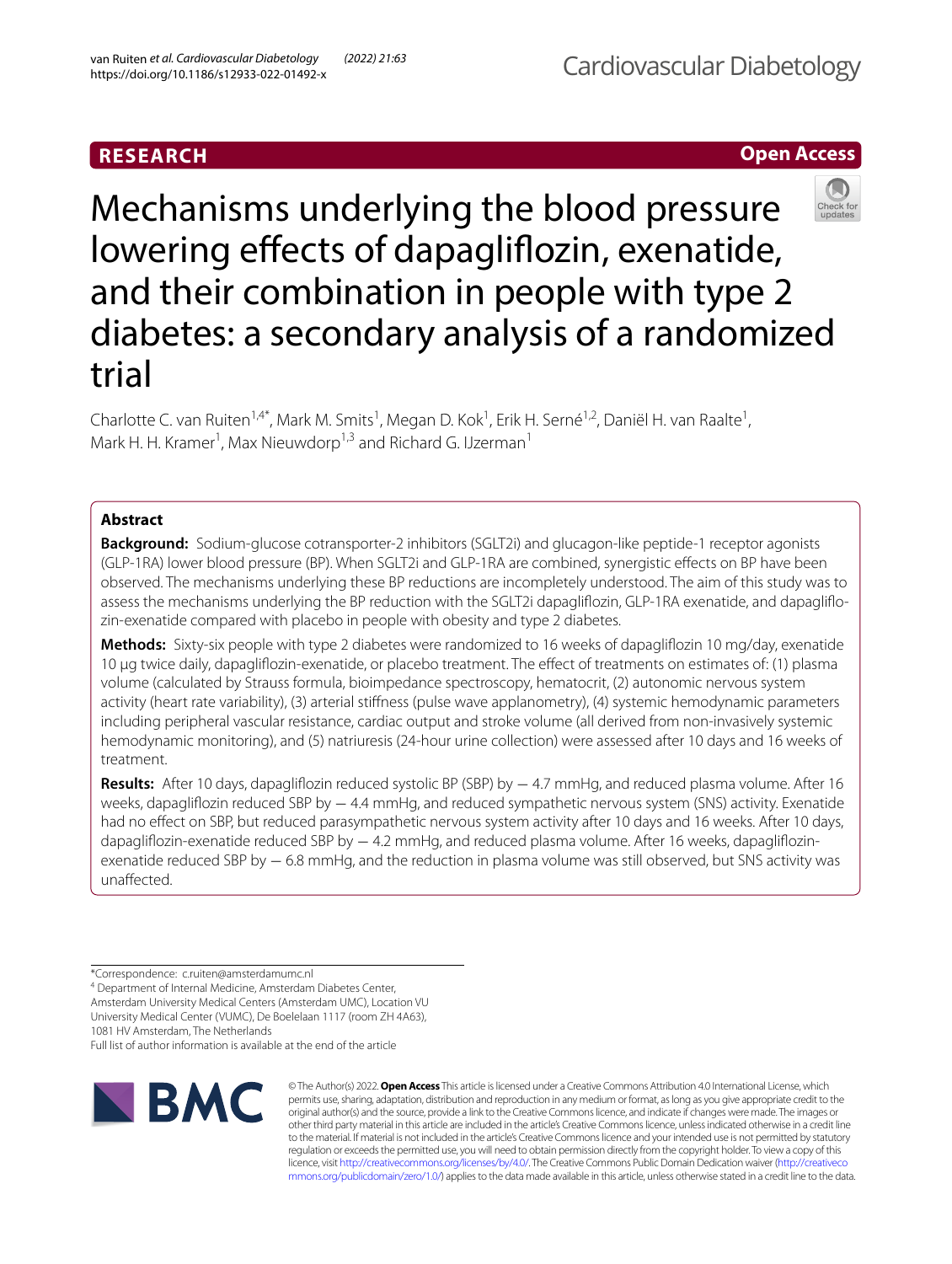**Conclusions:** The dapaglifozin-induced plasma volume contraction may contribute to the initial SBP reduction, while a reduction in SNS activity may contribute to the persistent SBP reduction. Dapaglifozin-exenatide resulted in the largest decrease in SBP. The efect on plasma volume was comparable to dapaglifozin monotherapy, and SNS activity was not reduced, therefore other mechanisms are likely to contribute to the blood pressure lowering efect of this combination, which need further investigation.

*Trial registration* Clinicaltrials.gov, NCT03361098.

**Keywords:** SGLT2 inhibitor, Dapaglifozin, GLP-1 receptor agonist, Exenatide, Type 2 diabetes, Blood pressure, Autonomic balance, Hemodynamics

# **Introduction**

Type 2 diabetes (T2D) is associated with cardiovascular (CV) morbidity and mortality, due to a combination of efects of hyperglycemia and frequently associated obesity, dyslipidemia and hypertension. In the last decades, two novel drug classes have been developed, which reduce multiple cardiovascular risk factors: inhibitors of the sodium-glucose cotransporter 2 (SGLT2i) and glucagon-like peptide-1 receptor agonists (GLP-1RAs) [[1](#page-9-0)].

SGLT2i improve CV outcomes (3-MACE), in particular (hospitalization for) heart failure, and mortality in patients with atherosclerotic disease, irrespective of the presence of diabetes  $[2-4]$  $[2-4]$ , suggesting that the CV beneft occurs beyond glucose lowering. Blood pressure (BP) reduction could partially contribute to the improved CV outcomes. The systolic BP lowering effect of SLGT2i is around 4 mmHg  $[5]$  $[5]$ . The underlying mechanisms for the BP lowering efect remain incompletely understood, but a sustained reduced plasma volume could contribute [\[6](#page-9-4), [7\]](#page-9-5). Because reductions in plasma volume and (arterial) BP occur without a rise in heart rate (HR), it has been suggested that sympathetic nervous system (SNS) activity is also reduced  $[3, 8-10]$  $[3, 8-10]$  $[3, 8-10]$  $[3, 8-10]$ . Improvements in arterial stiffness and improved endothelial function have also been proposed to contribute to the long-term BP reduction [[11–](#page-9-9)[13](#page-9-10)].

Similar to SGLT2i, GLP-1RAs reduce cardiovascular disease (CVD) in T2D patients  $[14–18]$  $[14–18]$ , and their mode of action is also not completely understood, but is likely multifactorial. GLP-1RAs reduce BP (the size of the reduction is dependent of the agent used), which may contribute to the reduction in CVD  $[19-21]$  $[19-21]$ . Mechanisms of the BP efect of GLP-1-RA may include contributions from reduced vascular resistance, natriuresis and body weight reduction [\[22](#page-10-4)].

Treatments that address more than one regulatory pathway are intended to enhance efficacy by synergistic responses that result from potentially engaging complementary mechanisms. Therefore, given their unique mechanisms of lowering glucose and body weight, the combination of SGLT2i and GLP-1RA appears promising [\[23–](#page-10-5)[25\]](#page-10-6). Importantly, in DURATION-8, dapaglifozin plus exenatide resulted in a synergistic (i.e., larger than the sum of the BP reductions with both individual treatments) SBP reduction (− 4.3 mmHg) versus dapagliflozin or exenatide monotherapy after 28 weeks  $(-1.8)$ mmHg and  $-1.2$  mmHg respectively) [\[25](#page-10-6)]. In two other trials, the addition of GLP-1RA to ongoing SGLT2i treatment also further reduced SBP (semaglutide −4.7 mmHg, dulaglutide −4.5 mmHg) [[24](#page-10-7), [26](#page-10-8)]. Both agents may reduce BP via similar pathways, but also potentially intervene in diferent regulatory pathways, which could induce a synergistic SBP reduction. Therefore, the aim of this study was to assess the mechanisms underlying the blood pressure reduction (i.e., changes in plasma volume, autonomic nervous system (ANS) activity, arterial stifness, vascular resistance, and natriuresis) with dapaglifozin, exenatide, and dapaglifozin plus exenatide compared with placebo in people with obesity and type 2 diabetes.

# **Methods**

# **Trial design**

This was a prespecified secondary analysis of the DECREASE study: a monocenter, randomized, doubleblind, placebo-controlled trial primarily designed to assess the separate and combined efects of dapaglifozin and exenatide versus placebo on activity in central reward and satiety circuits in response to food related stimuli in obese T2D subjects  $[27]$  $[27]$ . The study was conducted between September 2017 and May 2020 at the Amsterdam University Medical Centers, location VUmc, Amsterdam, The Netherlands. The study protocol, protocol amendments, and any other protocol-specifc documents were reviewed and approved by local authorities and the ethics review board of the Amsterdam University Medical Center, location VUmc. The study complied with the Declaration of Helsinki and Good Clinical Practice guidelines and was registered at the ClinicalTrials. gov (NCT03361098).

# **Participants**

Participants were recruited from our outpatient clinic database and by advertisement in local newspapers. Eligible participants were men or postmenopausal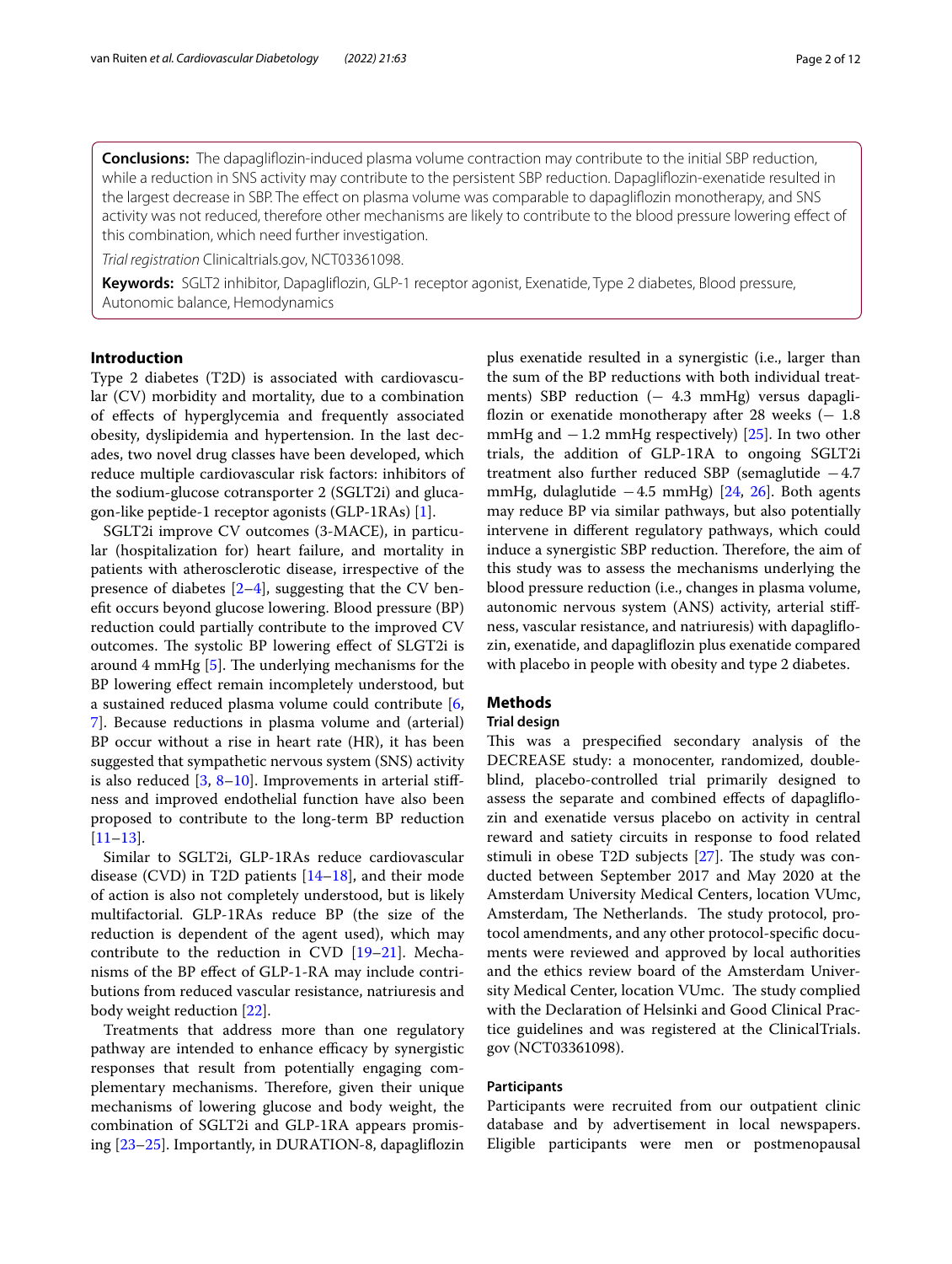women, aged 18–75 years, with a stable body weight (<5% reported change during the previous 3 months), a  $\text{BMI} > 25 \text{ kg/m}^2$ , and diagnosed with T2D. For the current treatment of T2D metformin with or without sulfonylurea derivatives was allowed (stable dose for  $\geq$  3 months). HbA1c levels for participants treated with metformin monotherapy were 7–10% (53–86 mmol/mol) and for metformin plus sulfonylurea 7.5–10% (58–86 mmol/ mol). Exclusion criteria were a history of severe cardiovascular, renal or liver disease, malignancies (excluding basal cell carcinoma), uncontrolled thyroid disease, the use of any centrally acting agent or oral glucocorticoids, substance abuse, neurological or psychiatric disease including eating disorders and depression and MRI contra-indications. Written informed consent was obtained from all participants.

# **Study protocol**

The detailed study protocol was previously published [[27\]](#page-10-9). In short, participants were randomized using block randomization (1:1:1:1) to one of the four treatment groups: (1) SGLT2i dapaglifozin 10 mg/day in combination with placebo of the GLP-1RA exenatide, (2) exenatide 10 µg twice daily in combination with placebo of dapaglifozin, (3) combination of both dapaglifozin plus exenatide, or (4) double placebo. To maintain blinding throughout the study, participants were treated in a double-dummy design. There was no difference in appearance between exenatide and placebo injections or dapaglifozin or placebo tablets. Adherence was followed up by counting the remaining capsules and injection pens at all visits.

### **Endpoint measurements**

The study consisted of three endpoint visits: at baseline, after 10 days of treatment (short-term efects), and after 16 weeks of treatment (long-term efects). At each visit, measurements of anthropometrics were performed and blood was drawn for fasting outcome variables. On each visit, patients arrived at 8:30 am after an overnight fast at the research unit. They were instructed to refrain from vigorous physical activity and alcohol ingestion for at least 24 h, and to withhold from cafeine for more than 12 h.

Prior to each measurement patients were acclimatized for at least 10 min. All measurements were performed in the fasting state, in a semi-supine position, and in a temperature controlled room (23.0 $\pm$ 1.0 °C). Measurements were performed at the non-dominant arm comfortably placed at heart level and appropriate cuf sizes were used where applicable.

## **Heart rate variability measures**

Using an electrocardiogram (ECG)-equipped Nexfn device, 5-min RR-interval recordings were obtained, during which patients were instructed to breath spontaneously (range 10–18 breaths/min) and to refrain from sleeping or speaking. ECG-measurements were visually inspected and artifacts were manually corrected using linear interpolation. ECG recordings were loaded into Kubios heart rate variability (HRV) analysis software 2.2 (University of Eastern Finland, Biosignal Analysis and Medical Imaging Group, Kuopio, Finland). After additional automated low-level artifact correction and removal of trend components, Fast Fourier spectral analyses were performed to obtain normalized low frequency (LF; 0.04–0.15 Hz) and high frequency (HF; 0.15–0.5 Hz) bands, from which the low frequency/high frequency ratio (LF/HF ratio), a validated marker for cardiac sympathovagal-balance [[13](#page-9-10)], was calculated. In addition, the standard deviation of the R-R intervals (SDNN), and the root mean square of successive diferences (RMSSD) were calculated as measures of heart rate variability. Parasympathetic activity was assessed by RMSSD and SDNN, whereas LF/HF ratio assessed sympathovagal-balance, with LF contributing to the sympathetic activity and HF to the parasympathetic activity [\[28,](#page-10-10) [29\]](#page-10-11).

## **Systemic hemodynamic function**

SBP, DBP, mean arterial pressure (MAP), and HR were determined by an automated oscillometric device (Dinamap, GE Healthcare, Little Chalfont, UK). All measurements were performed in triplicate at 1–2 min intervals, the mean of the three measurements was used for each time point. Pulse pressure (PP) was calculated by subtracting DBP from SBP. Stroke volume (SV), cardiac output (CO) and systemic vascular resistance (SVR) were calculated from noninvasive beat-to-beat fnger arterial photoplethysmography BP measurements (Nexfn, Amsterdam, The Netherlands). The finger BP-measurements were performed over a period of 30s, and a mean was derived using dedicated software (Nexfn@PC version 2.0, BM Eye, Amsterdam, The Netherlands).

# **Plasma volume**

Participants collected 24 h urine samples that ended on the night before testing. Urinary excretion of volume, sodium and glucose were subsequently measured. Bioimpedance spectroscopy (BIS) (ImpediMed Limited, Pinkenba, Queensland, Australia) for assessment of extra- and intracellular volume was performed. Blood was drawn from the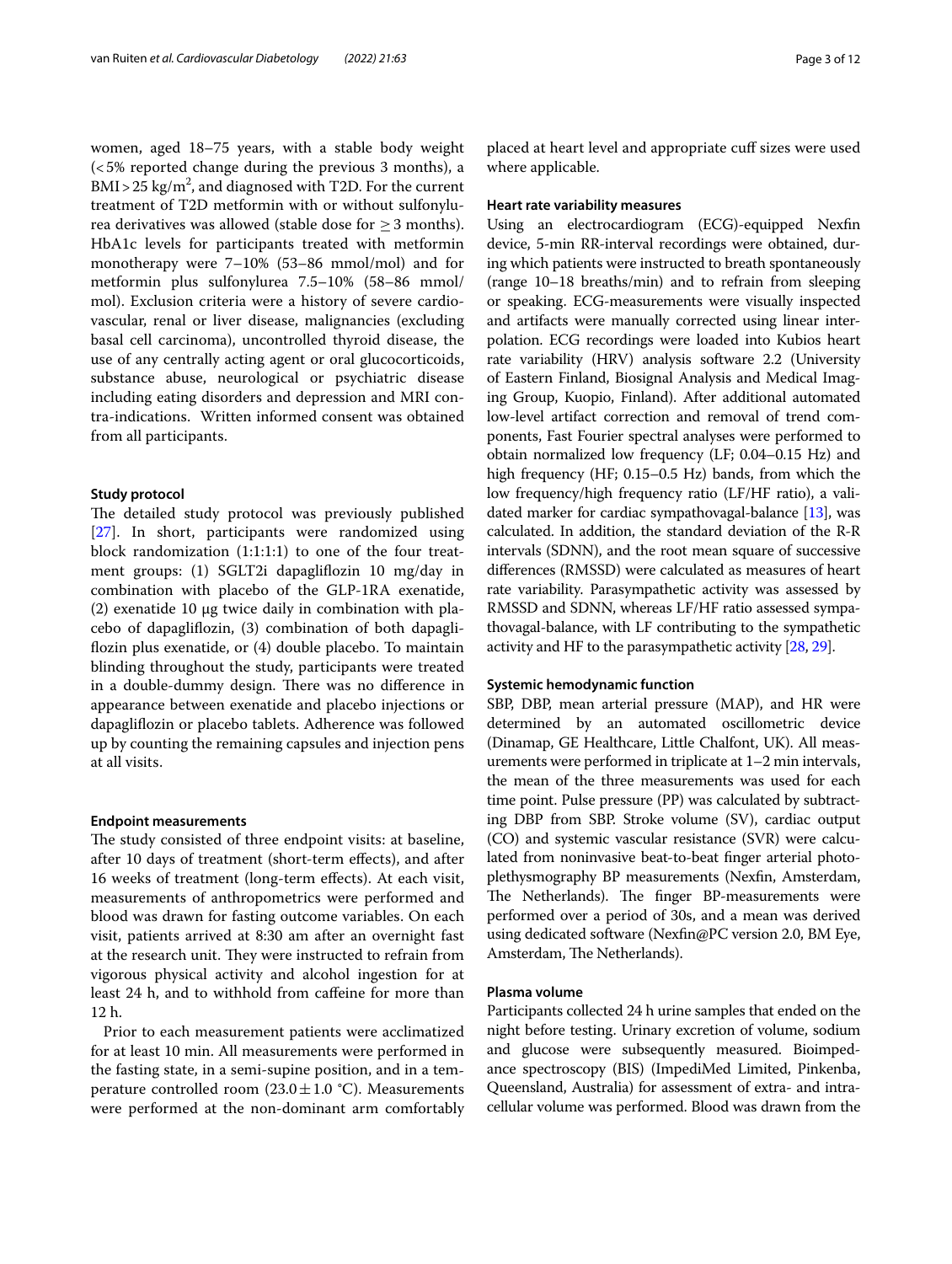cubital vein to measure hematocrit. The percentage change in estimated plasma volume (ePV) was calculated by the Strauss formula [\[30](#page-10-12)[–32\]](#page-10-13):

excluded in the analysis for ANS activity; fve patients with atrial fibrillation ( $n=1$  dapagliflozin,  $n=3$  combination,  $n=1$  placebo), one patient with severe sinus

 $(((Hb<sub>baseline</sub>/Hb<sub>end</sub>) \times ((100 - Ht<sub>end</sub>)/(100 - Ht<sub>baseline</sub>))) - 1) \times 100.$ 

## **Pulse wave analysis**

Pulse wave analysis (PWA) was performed at the radial artery using applanation tonometry with a high fdelity micromanometer (SPT-301; Millar Instruments, Houston, Texas, USA) coupled to a SphygmoCor® System (Atcor Medical, West Ryde, Australia) to assess arterial stiffness  $[33, 34]$  $[33, 34]$  $[33, 34]$  $[33, 34]$  $[33, 34]$ . The average of two recordings (of  $\geq$  12 s) was used, which needed to have adequate pulse wave profles and a high-quality control, defned as an indevice quality index of more than 80%. The central aortic pressure wave form was derived from the radial artery waveform using the software's mathematical transfer function  $[33, 34]$  $[33, 34]$  $[33, 34]$  $[33, 34]$ . The augmentation index (an indicator of arterial stifness) was calculated as the augmentation pressure, that is, the pressure of the second systolic peak minus the pressure at the infection point, expressed as percentage of the pulse pressure and normalized for a HR of 75 bpm (AIX@HR75).

### **Statistical analyses**

All statistical analyses were performed using SPSS 26.0 (IBM SPSS). Linear mixed models (LMM) were performed to investigate treatment efects versus placebo over time in the per protocol population. For the change in BP, within group diferences were also calculated. Treatment allocation was set as independent variable in dummy variables, and the endpoint of interest as dependent variable. Time was added as fxed factor. The treatment allocation interaction with time, as well as a random intercept were included in the model. Also, corresponding baseline values were added as independent variable. *P* value < 0.05 was considered as statistically signifcant. No corrections for multiple testing were performed, because we felt that false-negative fndings would be more troublesome for this mechanistic study compared with false-positive fndings.

# **Results**

# **Baseline characteristics**

One hundred and six people were screened, of whom 68 were included. Before randomisation three patients were excluded due to undiagnosed claustrophobia (important for primary endpoint). Two patients dropped out just before the last test visit, one because of personal reasons (placebo group), the other one because of ongoing nausea (combination group). In total, seven patients were arrhythmia in the combination group, and one patient who started metoprolol during the study in the placebo group (Fig. [1\)](#page-4-0). Baseline characteristics of the per protocol population  $(n=56)$  were well balanced between treatment (Table [1](#page-5-0)). For all participants, the medications used at baseline, remained unchanged during the study. Medication adherence for dapaglifozin (or placebo) was 99.0% and for exenatide (or placebo) 97.5%.

# **Glycemic and body weight efects**

All active treatments resulted in signifcant reductions in HbA1c and body weight, with the largest reduction in the dapaglifozin plus exenatide group compared with placebo after adjustment for baseline (HbA1c%:  $-1.2 \pm 0.19$ %; body weight:  $-2.8 \pm 0.5$  kg) [[27\]](#page-10-9).

### **Blood pressure and heart rate**

After 10 days, dapaglifozin treatment resulted in SBP reduction of  $-4.7 \pm 2.1$  mmHg (p=0.047), and after 16 weeks in a SBP reduction of  $-4.4 \pm 2.7$  mmHg (p=0.13). Exenatide had no signifcant efect on SBP. After 10 days, dapagliflozin-exenatide reduced SBP by  $-4.2 \pm 1.9$ mmHg (p=0.046), and after 16 weeks by  $-6.8 \pm 2.4$ mmHg ( $p=0.015$ ). Placebo had no significant effect on SBP (Table [2](#page-5-1)). After correction for placebo values dapaglifozin numerically reduced BP after 10 days of treatment ( $-4.5 \pm 2.9$  mmHg, p=0.13). Exenatide had no efect on SBP. Dapaglifozin plus exenatide resulted in the largest BP reduction of  $-6.4 \pm 3.0$  mmHg (p=0.039) after 10 days, and  $-6.7 \pm 3.1$  mmHg (p=0.033) after 16 weeks. HR was numerically increased by exenatide and dapaglifozin plus exenatide, but not by dapaglifozin (Table [2\)](#page-5-1).

### **Indicators of plasma volume**

Dapaglifozin compared with placebo tended to increase urine volume by  $419.4 \pm 220.6$  ml/24 h (p=0.06; 10 days), but not after 16 weeks  $(244.1 \pm 224.1 \text{ ml}/24 \text{ h}$ ,  $p=0.28$ ). Dapagliflozin compared with placebo showed a small non-significant increase in hematocrit  $(1.2 \pm 0.8\%)$ <br>p=0.17). Dapagliflozin compared with placebo compared with placebo decreased extracellulair fluid (−  $1.1 \pm 0.4$  L, p=0.013) after 10 days, but not after 16 weeks ( $-$  0.6 $\pm$ 0.4 L,  $p=0.17$ ). Dapagliflozin compared with placebo reduced estimated plasma volume (ePV) by  $-$  3.5% (95% CI  $-$  7.7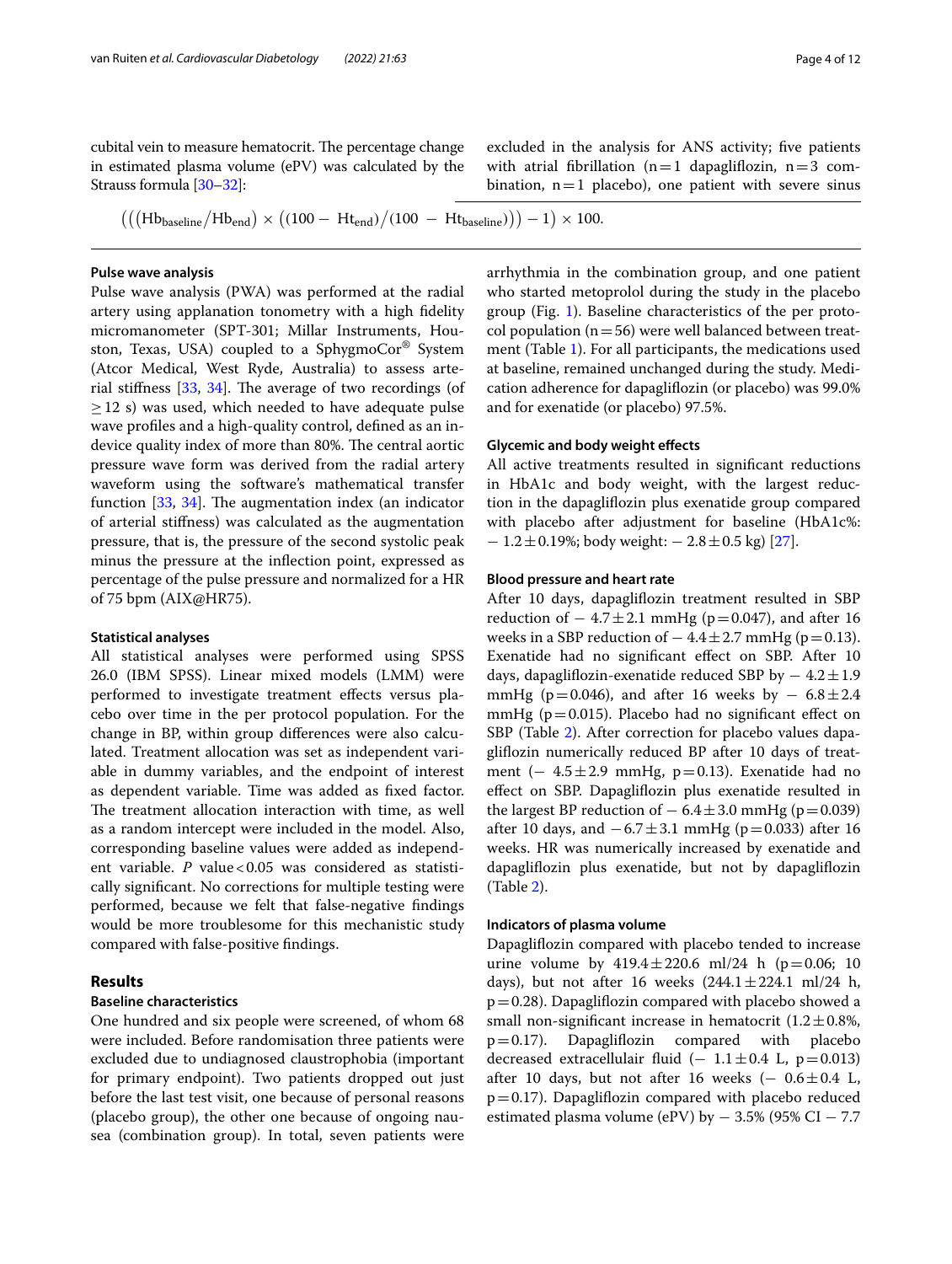

<span id="page-4-0"></span>to  $-0.7$ , p=0.001) after 10 days, but not after 16 weeks  $(-1.3\%, 95\% \text{ CI} - 4.3 \text{ to } 6.7, \text{p} = 0.55)$  (Table [3](#page-6-0)).

After 10 days, exenatide compared with placebo had no efect on any of the 24 h urine measurements. After 16 weeks of treatment, exenatide compared with placebo tended to decrease urine volume by  $-429.6 \pm 222.4$ ml/24 h ( $p=0.056$ ). Hematocrit was decreased by  $-2.4\pm0.9\%$  (p=0.006). Extracellular fluid and ePV were unafected (Table [3\)](#page-6-0).

 Dapaglifozin plus exenatide compared with placebo tended to increase urine volume after 10 days  $(391.9 \pm 231.5 \text{ ml}/24 \text{ h}, p=0.09)$ , but not after 16 weeks of treatment. Hematocrit was increased by  $2.0 \pm 0.9\%$  $(p=0.029)$  after 10 days, but only showed a small numerical increase after 16 weeks ( $1.3 \pm 0.9$ %, p=0.16). Dapaglifozin plus exenatide compared with placebo numerically reduced extra-cellular fluid after 10 days ( $-$  0.7 $\pm$ 0.4, p=0.13), but not after 16 weeks. Dapaglifozin plus exenatide compared with placebo reduced ePV by − 4.2%  $(95\% \text{ CI} - 8.8 \text{ to } -0.4, \text{ p}=0.014)$  after 10 days, and by  $-$  3.9% (95% CI  $-$  9.8 to  $-$  1.9, p=0.045) after 16 weeks (Table [3](#page-6-0); Fig. [2](#page-7-0)).

### **Autonomic nervous system activity**

After 10 days, dapaglifozin compared with placebo had no efect on LF/HF ratio. Dapaglifozin compared with placebo tended to reduce LF/HF ratio by  $-1.1 \pm 0.6$  $(p=0.06)$  after 16 weeks (an indicator of reduced sym-pathetic activity) (Table [3;](#page-6-0) Fig. [2](#page-7-0)). No effect on SDNN or RMSSD was observed.

After 10 days and 16 weeks, exenatide compared with placebo had no efect on LF/HF ratio. After 16 weeks, exenatide significantly reduced SDNN  $(- 8.1 \pm 3.6,$  $p=0.027$ ) and tended to reduce RMSSD (-  $8.4 \pm 4.4$ ,  $p=0.058$ ) (an indicator of reduced parasympathetic activity) (Table [3;](#page-6-0) Fig. [2](#page-7-0)).

Although dapaglifozin plus exenatide compared with placebo had no efect on LH/HF ratio after 10 days and 16 weeks, dapaglifozin plus exenatide reduced RMSSD (10 days:  $-11.4 \pm 4.6$  p=0.015; 16 weeks:  $-10.7 \pm 4.8$  $p=0.029$ ) and SDNN (10 days:  $-9.6 \pm 3.7$  p=0.012; 16 weeks:  $-8.7 \pm 3.9$  p=0.030) (an indicator of reduced parasympathetic activity) (Table [3;](#page-6-0) Fig. [2](#page-7-0)).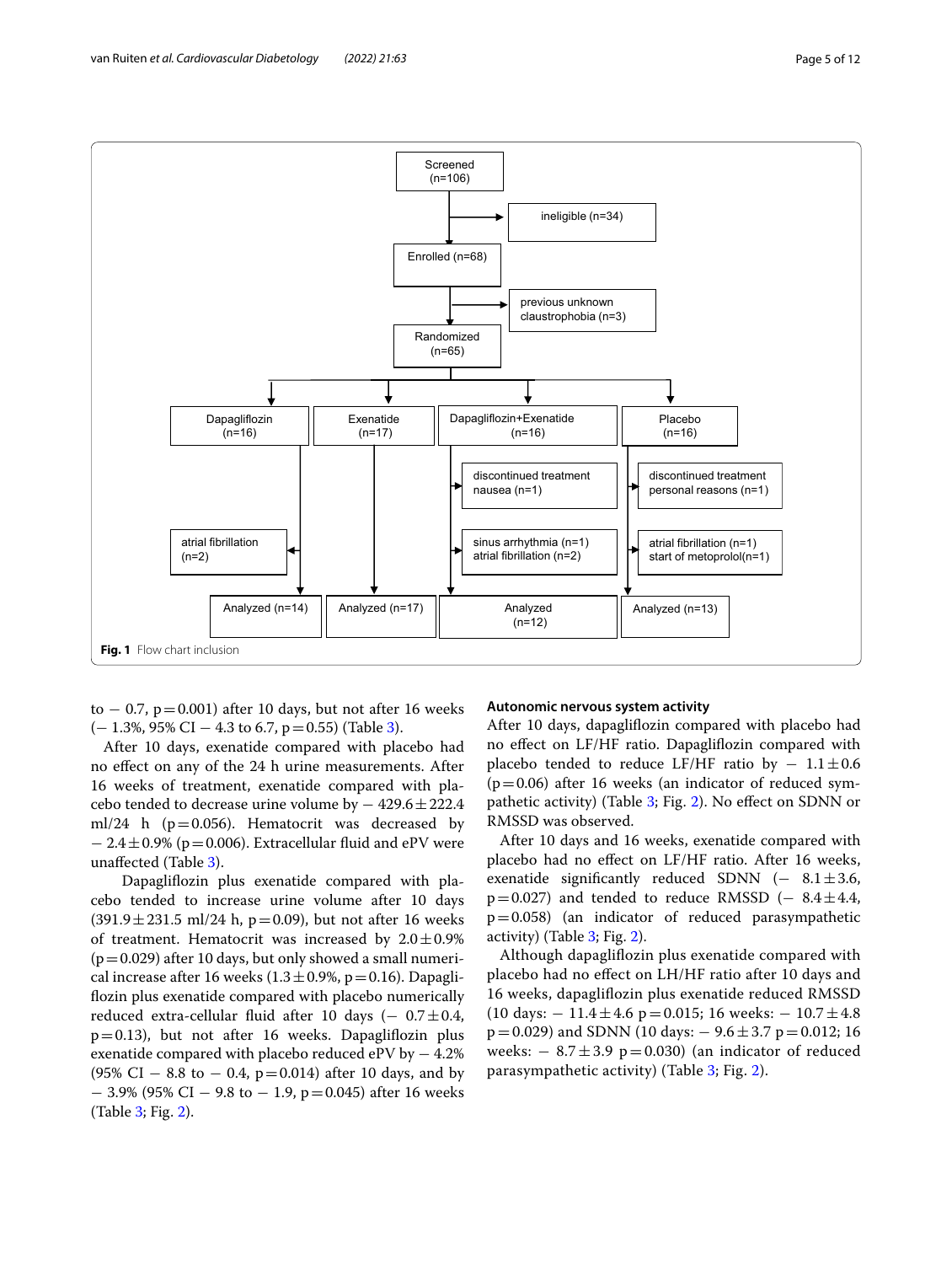|                              | Dapagliflozin ( $n = 14$ ) | Exenatide ( $n = 17$ ) | Dapagliflozin $+$ exenatide<br>$(n=12)$ | Placebo ( $n = 14$ )   |
|------------------------------|----------------------------|------------------------|-----------------------------------------|------------------------|
| Age (years)                  | 63.6(8.5)                  | 65.0(5.8)              | 62.8(7.7)                               | 60.9(6.9)              |
| Female (n (%))               | 4(28.6)                    | 6(35.3)                | 4(33.3)                                 | 4(28.6)                |
| Weight (kg)                  | 98.5 (15.6)                | 96.6 (13.3)            | 90.5 (13.3)                             | 99.1 (21.9)            |
| BMI ( $kg/m2$ )              | 31.8(3.4)                  | 32.7(5.1)              | 30.4(3.8)                               | 31.5(5.9)              |
| Diabetes duration (years)    | 7.0 [5.0,12.0]             | 10.0 [6, 18]           | $6.5$ [3.0,7.0]                         | $9.0$ [7,11.0]         |
| HbA1c (%)<br>(mmol/mol)      | 7.7(0.5)<br>60.7(5.8)      | 7.9(0.8)<br>65.0(11.1) | 8.3(1.3)<br>66.9 (14.2)                 | 8.0(1.0)<br>65.2(11.7) |
| Hematocrit (%)               | 43.6(0.9)                  | 44.1(0.8)              | 43.3 (0.5)                              | 43.3(0.9)              |
| SBP (mmHg)                   | 134.7(2.2)                 | 132.1(2.7)             | 127.0(2.9)                              | 132.6(3.3)             |
| DBP (mmHg)                   | 81.0(1.5)                  | 81.0(1.8)              | 78.4 (2.0)                              | 81.3(1.7)              |
| HR (bpm)                     | 65.3(2.9)                  | 71.0(2.4)              | 71.4(2.3)                               | 68.5(2.4)              |
| Pulse Pressure (mmHg)        | 53.6(2.5)                  | 51.1(2.2)              | 48.7 (5.4)                              | 51.3(2.8)              |
| Use of $(n (%))$             |                            |                        |                                         |                        |
| Metformin                    | 14 (100)                   | 17 (100)               | 12 (100)                                | 14 (100)               |
| SU derivative                | 4(28.6)                    | 6(35.3)                | 3(25.0)                                 | 8(57.0)                |
| Beta blocker                 | 4(28.6)                    | 4(23.5)                | 1(8.3)                                  | 2(14.2)                |
| RAS inhibition               | 5(35.7)                    | 12(70.6)               | 6(54.5)                                 | 9(64.3)                |
| ACE inhibitor                | 2(40.0)                    | 8(66.7)                | 4(66.7)                                 | 6(66.7)                |
| ARB                          | 3(60.0)                    | 4(33.3)                | 2(33.3)                                 | 3(33.3)                |
| Urine volume (ml/24 h)       | 1886.0 (836.4)             | 2216.4 (205.8)         | 2022.9 (848.4)                          | 1610.3 (657.9)         |
| Sodium excretion (mmol/24 h) | 151.0 (69.0)               | 179.7 (59.2)           | 148.8 (67.5)                            | 164.9 (68.2)           |

# <span id="page-5-0"></span>**Table 1** Baseline characteristics

Baseline characteristics of the per protocol population. Data are means $\pm$  SD or median [interquartile range] for continuous metrics, and number (%) for categorical characteristics

BMI, body mass index; SBP, systolic blood pressure; DBP, diastolic blood pressure; HR, heart rate (beats per minute); SU, Sulfonylurea; ACE, angiotensin converting enzyme; ARB, angiotensin-II receptor blocker

### <span id="page-5-1"></span>**Table 2** Changes in blood pressure and heart rate

|                               | Dapagliflozin  |                | Exenatide      |               | Dapagliflozin $+$ exenatide |                 | Placebo      |              |
|-------------------------------|----------------|----------------|----------------|---------------|-----------------------------|-----------------|--------------|--------------|
|                               | 1.5 weeks      | 16 weeks       | 1.5 weeks      | 16 weeks      | 1.5 weeks                   | 16 weeks        | 1.5 weeks    | 16 weeks     |
| Blood pressure and heart rate |                |                |                |               |                             |                 |              |              |
| SBP (mmHg)                    |                |                |                |               |                             |                 |              |              |
| Within groups                 | $-4.7 + 2.1*$  | $-4.4 + 2.7$   | $-0.6 \pm 1.7$ | $-1.3 + 2.1$  | $-4.2 \pm 1.9^*$            | $-6.8 \pm 2.4*$ | $-0.9 + 2.3$ | $-1.4 + 2.4$ |
| Between groups                | $-4.5 \pm 2.9$ | $-1.8 \pm 3.0$ | $0.45 + 2.8$   | $0.5 \pm 2.8$ | $-6.4 \pm 3.0*$             | $-6.7 \pm 3.1*$ |              |              |
| DBP (mmHg)                    | $-1.5 \pm 1.8$ | $0.5 \pm 1.8$  | $-0.1 \pm 1.7$ | $1.8 \pm 1.8$ | $-2.3 + 1.9$                | $-1.7 + 1.9$    |              |              |
| Heart rate (bpm)              | $0.2 \pm 2.8$  | $2.4 \pm 2.8$  | $3.9 + 2.7$    | $3.0 + 2.8$   | $3.4 + 2.9$                 | $3.2 + 2.9$     |              |              |

Linear mixed models were used to compare baseline corrected treatment effects with placebo (mean ± SE). For systolic blood pressure, within group differences and between group diferences are displayed

\**P*<0.05 for diferences in change during treatments compared with placebo

SBP, systolic blood pressure; DBP diastolic blood pressure

# **Systemic hemodynamic function**

Dapaglifozin compared with placebo had no efect on SV, CO or SVR. Exenatide compared with placebo reduced SV by  $-10.4 \pm 4.2$  ml (p=0.014) after 16 weeks of treatment. CO and SVR were unafected by exenatide treatment. Dapaglifozin plus exenatide compared with placebo tended to reduce SV by  $-7.2 \pm 4.4$ ml ( $p=0.11$ ) after 16 weeks of treatment (Table [3](#page-6-0); Fig. [2\)](#page-7-0). CO and SVR were unafected in the combination group.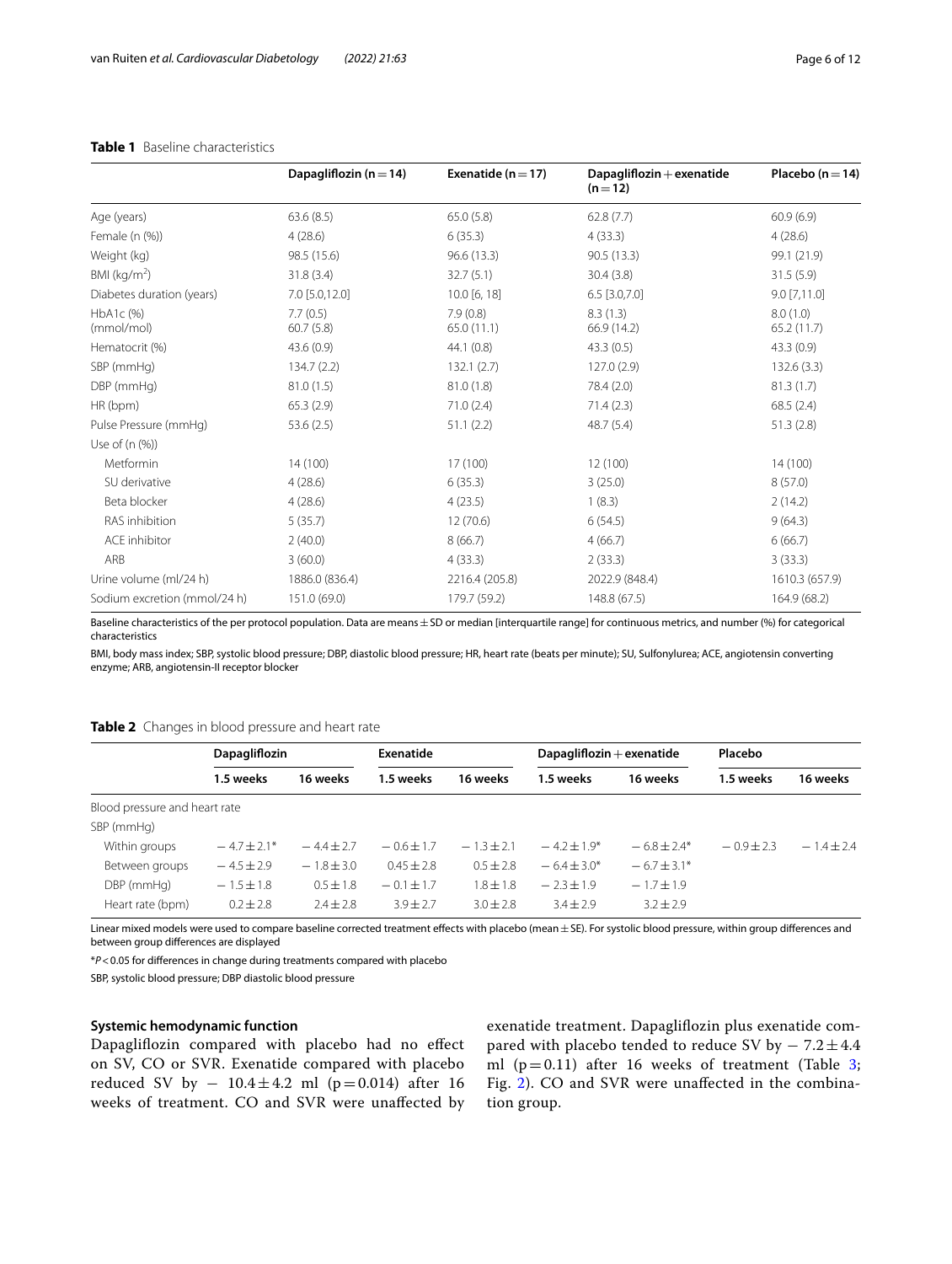# <span id="page-6-0"></span>**Table 3** Measures of cardiovascular function

|                                                                      | Dapagliflozin      |                     | Exenatide         |                    | $Dapagliflozin + Exenatide$ |                     |
|----------------------------------------------------------------------|--------------------|---------------------|-------------------|--------------------|-----------------------------|---------------------|
|                                                                      | 1.5 weeks          | 16 weeks            | 1.5 weeks         | 16 weeks           | 1.5 weeks                   | 16 weeks            |
| Hemodynamics                                                         |                    |                     |                   |                    |                             |                     |
| Stroke volume (ml)                                                   | $-3.6 \pm 4.2$     | $-3.0 \pm 4.5$      | $-5.6 \pm 4.0$    | $-10.4 + 4.2*$     | $-6.0 \pm 4.4$              | $-7.2 \pm 4.4$      |
| Cardiac output (I/min)                                               | $-0.1 \pm 0.3$     | $-0.02 \pm 0.3$     | $-0.04 \pm 0.3$   | $-0.1 \pm 0.3$     | $-0.2 \pm 0.3$              | $-0.2 \pm 0.3$      |
| Systemic vascular resistance (dyn/s/cm)                              | $-8.2 \pm 83.1$    | $-86.4 \pm 88.7$    | $30.2 \pm 79.2$   | $-25.4 \pm 82.0$   | $5.3 \pm 86.1$              | $-44.0 \pm 89.0$    |
| Arterial stiffness                                                   |                    |                     |                   |                    |                             |                     |
| AIX@HR75                                                             | $-2.6 \pm 2.7$     | $2.3 \pm 2.7$       | $2.2 \pm 2.6$     | $2.3 \pm 2.6$      | $0.2 \pm 2.8$               | $3.9 \pm 2.9$       |
| Pulse pressure (mmHg)                                                | $-3.4 \pm 2.1$     | $0.3 \pm 2.1$       | $-0.07 \pm 2.0$   | $-1.0 \pm 2.0$     | $-3.9 \pm 2.2$              | $0.5 \pm 2.2$       |
| Autonomic function                                                   |                    |                     |                   |                    |                             |                     |
| LF/HF ratio                                                          | $-0.09 \pm 0.6$    | $-1.1 \pm 0.6$      | $0.1 \pm 0.5$     | $-0.3 \pm 0.5$     | $0.7 \pm 0.6$               | $-0.4 \pm 0.6$      |
| SDNN (ms)                                                            | $-2.3 \pm 4.0$     | $-3.8 \pm 3.9$      | $-2.5 \pm 3.5$    | $-8.1 \pm 3.6*$    | $-9.6 + 3.7*$               | $-8.7 \pm 4.0*$     |
| RMSSD (ms)                                                           | $-0.9 \pm 4.5$     | $-0.9 \pm 4.7$      | $-5.1 \pm 4.2$    | $-8.4 \pm 4.4$     | $-11.4 \pm 4.6*$            | $-10.7 \pm 4.8*$    |
| Hematocrit, body water, urinary volume, glucose and sodium excretion |                    |                     |                   |                    |                             |                     |
| Change in ePV (%)                                                    | $-3.5 \pm 1.5$ **  | $-1.3 \pm 2.0$      | $1.0 \pm 1.5$     | $2.5 \pm 2.0$      | $-4.2 \pm 1.7$ *            | $-3.9 \pm 2.1*$     |
| Hematocrit (%)                                                       | $1.2 \pm 0.8$      | $-0.01 \pm 0.9$     | $-0.8 \pm 0.8$    | $-2.4 \pm 0.9$ **  | $2.0 \pm 0.9*$              | $1.3 \pm 0.9$       |
| Extracellular fluid (L)                                              | $-1.1 \pm 0.4$ **  | $-0.6 \pm 0.4$      | $-0.1 \pm 0.4$    | $-0.3 \pm 0.4$     | $-0.7 \pm 0.4$              | $-0.4 \pm 0.4$      |
| Intracellular fluid (L)                                              | $-0.4 \pm 0.5$     | $-0.7 \pm 0.6$      | $0.2 \pm 0.5$     | $-0.4 \pm 0.5$     | $-0.3 \pm 0.6$              | $-0.2 \pm 0.6$      |
| Urine volume (I/24 h)                                                | $419.4 \pm 220.6$  | $244.1 \pm 224.1$   | $-27.0 \pm 216.3$ | $-429.6 \pm 222.4$ | $391.9 \pm 231.5$           | $-61.8 \pm 239.3$   |
| Glucose excretion (mmol/24 h)                                        | $500.7 \pm 4.7***$ | $455.7 \pm 74.7***$ | $-7.0 \pm 70.7$   | $-47.4 \pm 71.9$   | 313.0 ± 79.8***             | $263.3 \pm 82.5$ ** |
| Sodium excretion (mmol/24 h)                                         | $16.4 \pm 24.9$    | $20.4 \pm 25.3$     | $-3.7 \pm 23.7$   | $-27.7 \pm 24.7$   | $31.7 \pm 26.0$             | $-12.7 \pm 26.9$    |

Linear mixed models were used to compare baseline corrected treatment effects with placebo (mean  $\pm$  SE)

\**P*<0.05; \*\**P*<0.01; \*\*\**P*<0.001 for diferences in change during treatments compared with placebo

ePV, estimated plasma volume was calculated with the Strauss formula

# **Arterial stifness**

None of the treatments had a statistical signifcant efect on arterial stifness (AIX@HR75 or PP) (Table [3\)](#page-6-0).

## **Discussion**

This secondary prespecified analysis of a randomized double-blind placebo controlled trial investigated potential mechanisms underlying the BP reduction with SGLT2i and GLP-1RA, and their combination, in obese people with type 2 diabetes. We observed that dapaglifozin reduced SBP, and combination of dapaglifozin and exenatide caused a superior efect on SBP lowering, which is in line with previous studies [[24–](#page-10-7)[26](#page-10-8), [35,](#page-10-16) [36](#page-10-17)]. Dapaglifozin induced plasma volume contraction after 10 days of treatment, which could contribute to the acute drop in SBP. After 16 weeks of treatment, measures of plasma volume returned to baseline levels, but dapaglifozin reduced SNS activity, possibly contributing to the persistent SBP reduction. Dapaglifozin plus exenatide also induced plasma volume contraction after 10 days, contributing to the acute drop in SBP, and to a lesser extent after 16 weeks of treatment, possibly contributing to the persistent reduction in SBP. However, after 16 weeks of treatment, there was no reduction in SNS activity in the combination group, suggesting that other mechanisms contribute to the synergistic SBP reduction after 16 weeks of treatment.

We investigated underlying mechanisms which could explain the decrease in BP with dapaglifozin. SGLT2i may induce plasma volume contraction, leading to reductions in cardiac pre- and after-load [[6\]](#page-9-4). Sodium- and glucose-excretion may contribute to the acute plasma volume contraction. However, observed natriuresis with SGLT2i is modest when compared with diuretics, and is transient, as is returns to pretreatment levels within days  $[37]$  $[37]$ . The osmotic diuretic effect induced by glucosuria may not be the only contributing factor to plasma volume contraction, as similar changes in plasma volume are observed in individuals with minimal glucosuria [[38,](#page-10-19) [39](#page-10-20)]. In the current study dapagliflozin reduced ePV after 10 days of treatment. In addition, dapaglifozin signifcantly increased glucose excretion, and numerically increased 24 h urinary volume, increased hematocrit, and decreased extracellular fuid after short-term treatment. This plasma volume contraction however, was no longer observed after 16 weeks of treatment. This suggest that plasma volume contraction contributes in particular to the acute drop in SBP with SGLT2i treatment. Although the effect on ePV in the current study was larger, these fndings are in line with a previous study, in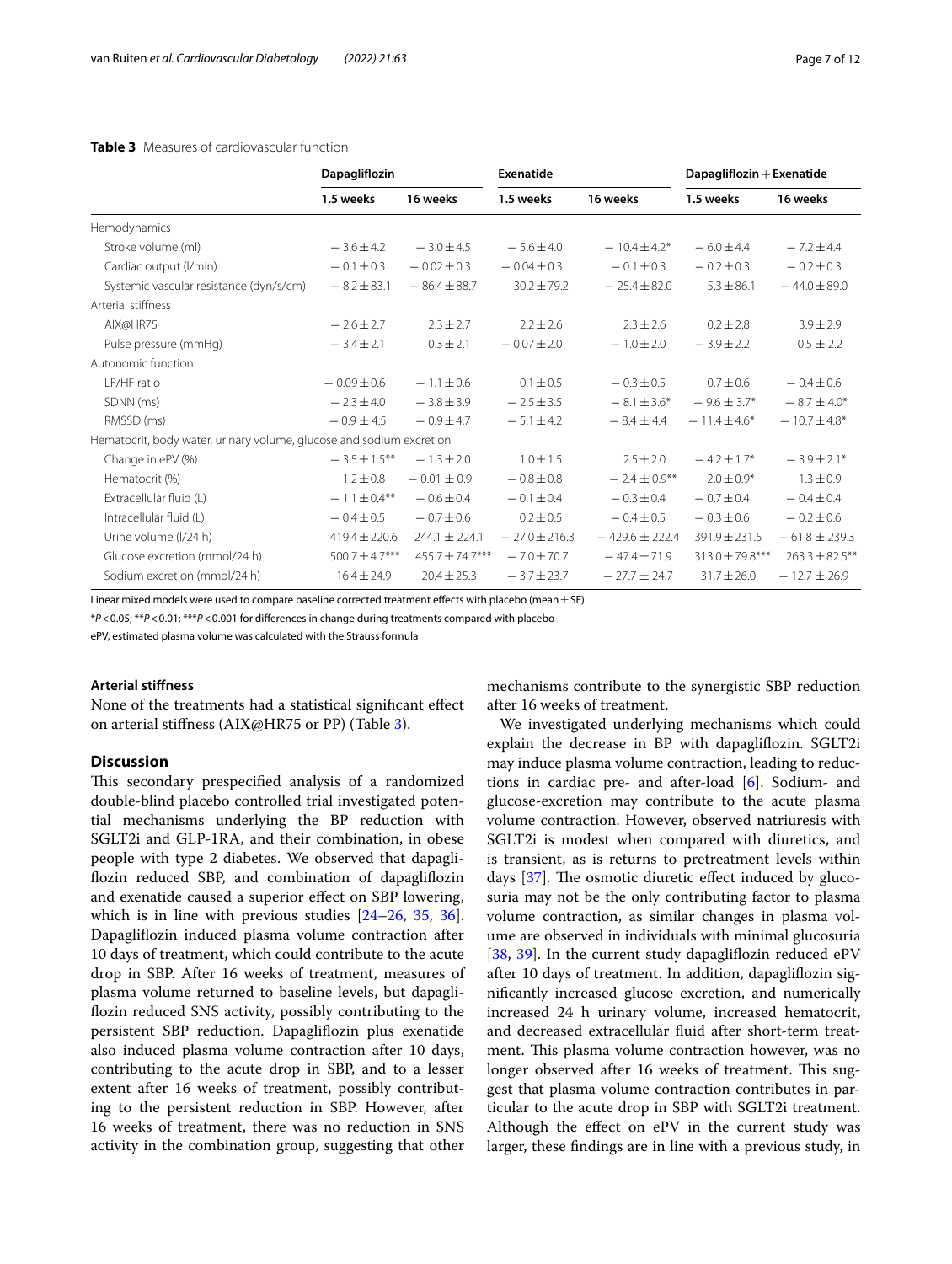

<span id="page-7-0"></span>which no efect on natriuresis (after standardized sodium intake), and no signifcant prolonged changes in plasma volume (directly measured with indocyanine green indicator dilution method) were observed [\[40](#page-10-21)].

A reduction in BP and diuretic actions usually promote barorefex-mediated increase in SNS activity, leading to an increase in heart rate. SGLT2i however, reduce BP without an increase in heart rate, which may suggest dampening of SNS activity [[9\]](#page-9-11). After 10 days and 16 weeks of treatment we indeed found no refex-mediated sympathetic activation. In line with these results, a previous study showed that 5 days of empaglifozin did not afect muscle SNS activation despite lowering BP in T2D patients [\[8](#page-9-7)]. In addition, another study found that 12 weeks of dapaglifozin compared with gliclazide reduced SBP, without afecting HR or SNS activity in metformin treated T2D patients [[10\]](#page-9-8). Interestingly, we even found a reduction in SNS activity after 16 weeks of treatment. These findings are in line with data from animal models [[41\]](#page-10-22). It could be suggested that a reduction in SNS activity contributes to the long-term BP reduction, as we only observed a reduction after 16 weeks of treatment. Improvements in glucose, insulin resistance, and hyperinsulinemia may have contributed to the reduction in SNS activity [\[42](#page-10-23), [43\]](#page-10-24). Whether the efect of dapaglifozin on SNS activity is independent of these improvements needs further investigation.

Dapaglifozin plus exenatide resulted in the largest BP reduction which is in line with large combination trials  $[24-26]$  $[24-26]$  $[24-26]$ . The combination of dapagliflozin and exenatide reduced ePV, and tended to reduce SV, accompanied by increases in hematocrit, 24 h urinary volume and glucose excretion, refecting plasma volume contraction after short-term treatment. After 16 weeks, the combination reduced ePV, but the other parameters were unafected. As with dapaglifozin monotherapy, plasma volume contraction may contribute mainly to the acute drop in SBP, and to a lesser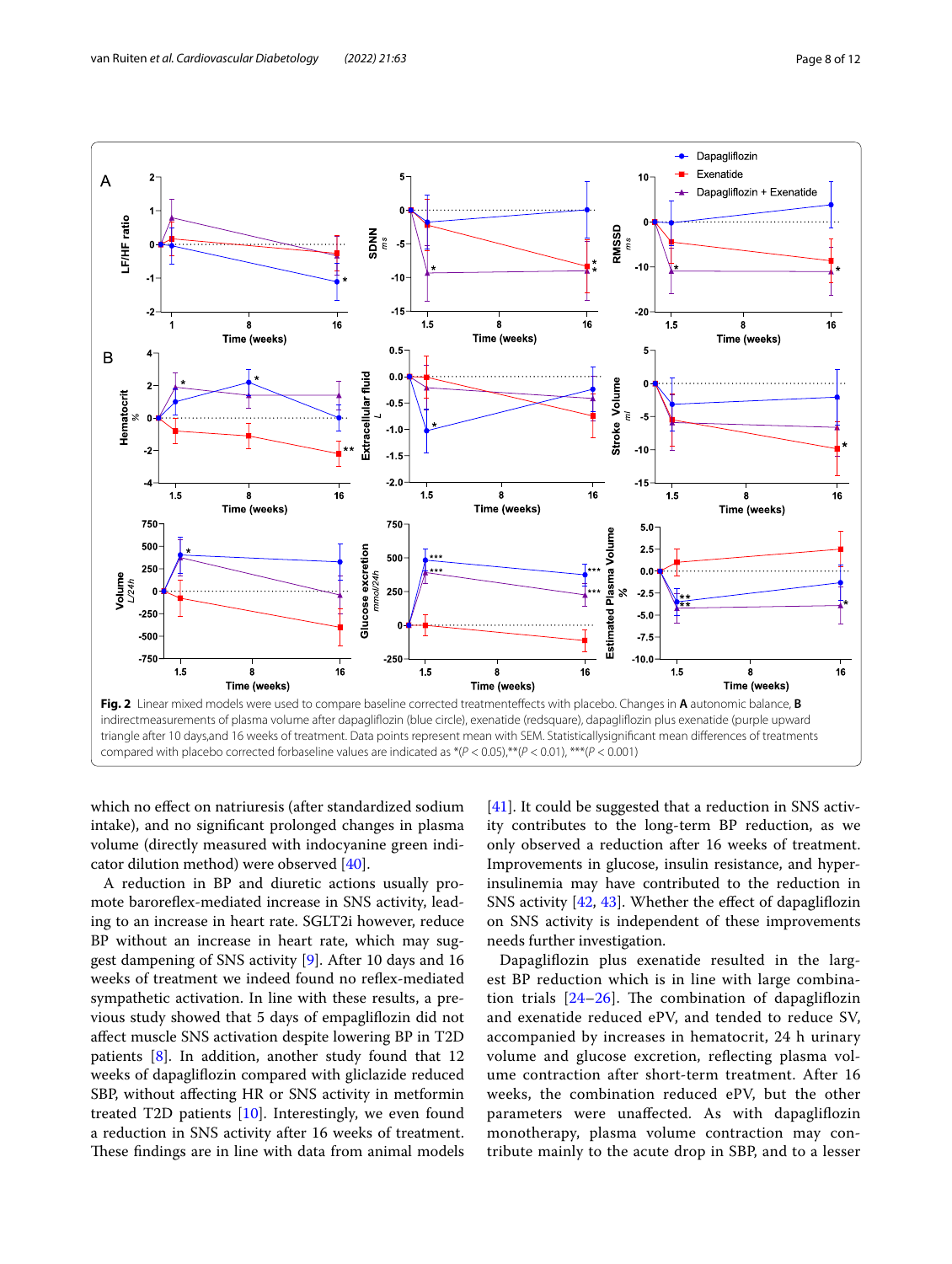extent to the persistent SBP reduction. Interestingly, the dapaglifozin-induced reduction in SNS activity after 16 weeks was not observed in combination therapy. Instead, PNS activity was reduced, as was observed with exenatide monotherapy. It could be suggested that combination with exenatide blunted the reduction in SNS activity observed with dapaglifozin, and therefore the potential contribution of a reduced SNS activity on BP reduction. However, the combination group showed the largest SBP reduction after 16 weeks of treatment, suggesting that other mechanisms than plasma volume contraction and SNS reduction could contribute to the observed synergistic reduction in SBP with the combination therapy of SGLT2i and GLP-1RA [\[25](#page-10-6)]. We suggest that non osmotic sodium storage, changes in baroreceptor reflex set point/renal sympathetic nerve activity, or a central neural pathway may play an important role.

A reduction in arterial stifness could also contribute to BP lowering efect of SGLT2i. Some studies showed a reduction in arterial stifness, measured as augmentation index or as carotid-femoral pulse-wave velocity after acute or chronic SGLT2i treatment in patients with T2D [\[10](#page-9-8), [44](#page-10-25)[–46](#page-10-26)]. In this study we found no reduction in arterial stifness (measured as augmentation index) with dapaglifozin or dapaglifozin plus exenatide. It should be noticed that pulse wave velocity is a more sensitive marker to detect changes in arterial stifness in older individuals and might have been a better measure in our population [[47\]](#page-10-27).

Exenatide numerically reduced SBP from baseline (− 1.3 mmHg). Although some GLP-1RA induce more SBP reduction  $[48]$  $[48]$  $[48]$ , the SBP reduction in this study is slightly less than the modestly observed SBP reduction with exenatide in larger trials [\[20](#page-10-29), [49,](#page-10-30) [50](#page-10-31)]. In this study baseline SBP was relatively low [\[51](#page-11-0)]. In our study exenatide had no efect on natriuresis, SNS activity, or arterial stifness, which is in line with previous studies [[52](#page-11-1)[–54](#page-11-2)]. SV decreased without a change in CO, which could suggest systemic vasodilation with subsequent refex tachycardia to maintain stable perfusion. However, in this study non-invasively measured vascular resistance was not afected, but had a large standard deviation, which suggests the need for further research in a larger sample. The observed increase in HR could reduce ventricular flling time which would reduce SV, while keeping cardiac output unaffected  $[55]$  $[55]$ . This is in line with a previous study, in which 12 weeks of liraglutide also increased heart rate, while reducing systolic blood pressure and stroke volume, whereas vascular resistance and cardiac output where unaffected  $[54]$ . This suggest that other mechanisms, such as changes in neuroendocrine hormones (i.e. angiotensin II, ANP), or a central neural pathway may contribute to BP lowering efect of GLP-1RA  $[56, 57]$  $[56, 57]$  $[56, 57]$  $[56, 57]$ . The increase in HR did not reach statistical signifcance, but the point estimate was comparable to the average increase of 2–3 bpm found in other trials [[20\]](#page-10-29). Although SNS activity was unchanged, we did fnd a reduction in PNS activity, which may contribute to the increase in HR, confrming animal models in which a signifcant depression of parasympathetic modulation of heart rate was found [[58,](#page-11-6) [59](#page-11-7)]. A direct effect of GLP-1RA on sino-atrial node cells was also a hypothesized mechanisms for the increase in HR, and recently demonstrated in a mice model [[59\]](#page-11-7). However, cardiac GLP-1 receptor circuits controlling HR required neural inputs, as the increase in HR was not observed in isolated perfused heart or mouse atria ex vivo  $[59]$  $[59]$ . Therefore it could be suggested that both, direct efects on the GLP-1 receptor and reduced PNS activity contribute to the increase in HR.

While the double-blinded, double-dummy, randomized 4-armed design is a major strength, this study also has some limitations. First, although this was a mechanistic prespecifed secondary outcome, the sample size was small. Due to limited statistical power, this may have led to under detection of potential changes. Therefore, the results should be interpret with caution, and be considered hypothesis generating only. A dedicated clinical trial with more power is required to confrm these fndings. Second, some patients used beta blockers and RAAS inhibitors. Although these medications were equally distributed among the groups, and discontinued at the day of the measurements, they may have infuenced the efect on blood pressure reduction. However, the high percentage of patients using blood pressure lowering medication is in line with clinical practice and previous clinical trials in patients with diabetes. Third, although 24 h urine collection is the gold standard method to measure sodium excretion, measurements during standardized sodium intake and multiple 24 h collections may have been more precise [[60](#page-11-8)]. However, the study might have been too short of duration to detect changes in arterial stifness. Systemic hemodynamic parameters were calculated from non-invasive pulse pressure measurement devices, but these are well validated against intra-arterial measurements [\[61](#page-11-9)].

# **Conclusions**

In conclusion, our fndings suggest that the dapaglifozin-induced plasma volume contraction contributes to the initial measured blood pressure reduction, while a reduction in SNS activity may contribute to the persistent blood pressure reduction. Combination therapy with dapaglifozin plus exenatide resulted in the largest decrease in blood pressure. However, as the efect on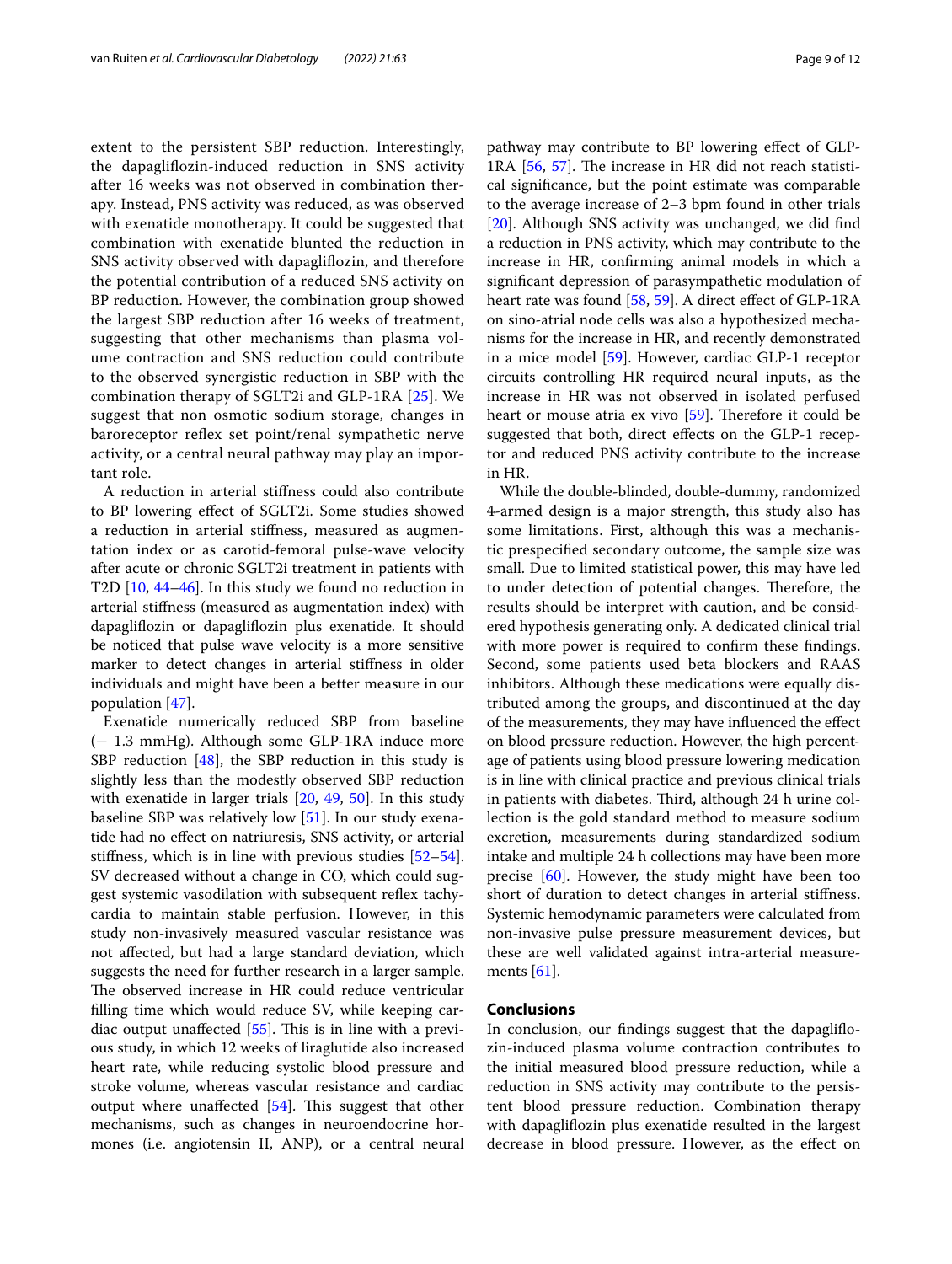#### **Abbreviations**

SGLT2i: Sodium-glucose cotransporter-2 inhibitors; GLP-1: RA glucagon-like peptide-1 receptor agonist; CV: Cardiovascular; T2D: Type 2 diabetes; ANS: Autonomic nervous system; PNS: Parasympathetic nervous system; SNS: Sympathetic nervous system; BMI: Body mass index; SU: Sulfonylurea derivatives; ACE: Angiotensin converting enzyme; ARB: Angiotensin-II receptor blocker; RAAS: Renin–angiotensin–aldosterone system; ECG: Electrocardiogram; HRV: Heart rate variability; LF/HF ratio: Low frequency/high frequency ratio; SDNN: Standard deviation of the R-R intervals; RMSSD: Root mean square of successive diferences; BP: Blood pressure; SBP: Systolic blood pressure; DBP: Diastolic blood pressure; MAP: Mean arterial pressure; HR: Heart rate; PP: Pulse pressure; SV: Stroke volume; CO: Cardiac output; SVR: Systemic vascular resistance; BIS: Bioimpedance spectroscopy; ePV: Estimated plasma volume; PWA: Pulse wave analysis; AIX@HR75: Augmentation index normalized for a heart rate of 75 beats per minute; LMM: Linear mixed models.

#### **Acknowledgements**

The authors thank Renée de Meijer, Jeanette Boerop and Ingrid Knufman for their assistance during the test visits, as well as the subjects who participated in this study.

#### **Author contributions**

CCvR designed the study, conducted the experiments, performed the data analysis and wrote the article. MMS contributed to the analysis and interpretation of the data, and to writing the article. MDK contributed to the data analysis and to writing the manuscript. MHHK contributed to writing the article. EHS contributed to writing the article. DHvR contributed to writing the article. MN contributed to writing the article. RGIJ designed the study, performed the data analysis, and wrote the manuscript. CCvR and RGIJ are the guarantors of this work and, as such, had full access to all the data in the study and take responsibility for the integrity of the data and the accuracy of the data analysis. All authors read and approved the fnal manuscript.

## **Funding**

This work was funded by a Grant from AstraZeneca. The funder had no role in the study design, data analyses or interpretation, or drafting of the manuscript, nor in the decision to submit the manuscript for publication.

#### **Availability of data and materials**

The datasets used and/or analyzed during the current study are available from the corresponding author on reasonable request.

# **Declarations**

#### **Ethics approval and consent to participate**

The study protocol, protocol amendments, and any other protocol-specifc documents were reviewed and approved by local authorities and the ethics review board of the Amsterdam University Medical Center, location VUmc. The study complied with the Declaration of Helsinki and Good Clinical Practice guidelines and was registered at the ClinicalTrials.gov (NCT03361098).

## **Consent for publication**

Not applicable.

#### **Competing interests**

R.G.IJ. is principal investigator of studies sponsored by research grants from AstraZeneca, Eli Lilly & Co., and Novo Nordisk. Trough M.H.H.K., the Amsterdam University Medical Centers, location VUmc, received research grants from AstraZeneca, Boehringer Ingelheim, Novo Nordisk and Sanof-Aventis. D.H.v.R. serves on advisory boards of Boehringer Ingelheim, Eli Lilly Alliance, Novo Nordisk, Sanof, and Merck Sharp & Dohme (MSD), and received research

grants from AstraZeneca, Boehringer Ingelheim, Eli Lilly, Sanof, and MSD. M.N. is supported by apersonal ZONMW VICI Grant 2020 (09150182010020) and received an unrestricted grant from AstraZeneca and serves on the Scientifc Advisory Board of Caelus Pharmaceuticals, the Netherlands, and Kaleido, USA. All authors declare they have not received any fees personally in connection with the roles described above, as all honoraria were paid to their employer (Amsterdam University Medical Centers, location VUmc). None of these potential conficts of interest are relevant to the current article. C.C.v.R., M.M.S., M.K., and E.H.S have no confict of interest.

#### **Author details**

<sup>1</sup> Department of Internal Medicine, Diabetes Center, Amsterdam University Medical Center, Location VU University Medical Center, Amsterdam, The Netherlands. <sup>2</sup> Department of Vascular Medicine, Amsterdam University Medical Center, Location VU University Medical Center, Amsterdam, The Netherlands.<sup>3</sup> Department of Vascular Medicine, Amsterdam University Medical Center, Location AMC, Amsterdam, The Netherlands. <sup>4</sup> Department of Internal Medicine, Amsterdam Diabetes Center, Amsterdam University Medical Centers (Amsterdam UMC), Location VU University Medical Center (VUMC), De Boelelaan 1117 (room ZH 4A63), 1081 HV Amsterdam, The Netherlands.

## Received: 24 December 2021 Accepted: 8 March 2022 Published online: 28 April 2022

#### **References**

- <span id="page-9-0"></span>1. van Baar MJB, van Ruiten CC, Muskiet MHA, van Bloemendaal L, RG IJ, van Raalte DH. SGLT2 inhibitors in combination therapy: from mechanisms to clinical considerations in type 2 diabetes management. Diabetes Care. 2018;41(8):1543–56.
- <span id="page-9-1"></span>2. McMurray JJV, Solomon SD, Inzucchi SE, Kober L, Kosiborod MN, Martinez FA, et al. Dapaglifozin in patients with heart failure and reduced ejection fraction. N Engl J Med. 2019;381(21):1995–2008.
- <span id="page-9-6"></span>3. Zelniker TA, Braunwald E. Mechanisms of cardiorenal efects of sodiumglucose cotransporter 2 inhibitors: JACC state-of-the-art review. J Am Coll Cardiol. 2020;75(4):422–34.
- <span id="page-9-2"></span>4. Zelniker TA, Wiviott SD, Raz I, Im K, Goodrich EL, Bonaca MP, et al. SGLT2 inhibitors for primary and secondary prevention of cardiovascular and renal outcomes in type 2 diabetes: a systematic review and meta-analysis of cardiovascular outcome trials. Lancet. 2019;393(10166):31–9.
- <span id="page-9-3"></span>5. Baker WL, Smyth LR, Riche DM, Bourret EM, Chamberlin KW, White WB. Effects of sodium-glucose co-transporter 2 inhibitors on blood pressure: a systematic review and meta-analysis. J Am Soc Hypertens. 2014;8(4):262–75 e9.
- <span id="page-9-4"></span>6. Inzucchi SE, Zinman B, Fitchett D, Wanner C, Ferrannini E, Schumacher M, et al. How does empaglifozin reduce cardiovascular mortality? Insights from a mediation analysis of the EMPA-REG OUTCOME trial. Diabetes Care. 2018;41(2):356–63.
- <span id="page-9-5"></span>7. Wanner C, Inzucchi SE, Lachin JM, Fitchett D, von Eynatten M, Mattheus M, et al. Empaglifozin and progression of kidney disease in type 2 diabetes. N Engl J Med. 2016;375(4):323–34.
- <span id="page-9-7"></span>8. Jordan J, Tank J, Heusser K, Heise T, Wanner C, Heer M, et al. The effect of empaglifozin on muscle sympathetic nerve activity in patients with type II diabetes mellitus. J Am Soc Hypertens. 2017;11(9):604–12.
- <span id="page-9-11"></span>9. Scheen AJ. Efect of SGLT2 inhibitors on the sympathetic nervous system and blood pressure. Curr Cardiol Rep. 2019;21(8):70.
- <span id="page-9-8"></span>10. van Bommel EJM, Smits MM, Ruiter D, Muskiet MHA, Kramer MHH, Nieuwdorp M, et al. Efects of dapaglifozin and gliclazide on the cardiorenal axis in people with type 2 diabetes. J Hypertens. 2020. [https://doi.org/10.](https://doi.org/10.1097/HJH.0000000000002480) [1097/HJH.0000000000002480.](https://doi.org/10.1097/HJH.0000000000002480)
- <span id="page-9-9"></span>11. Filippatos TD, Tsimihodimos V, Elisaf MS. Mechanisms of blood pressure reduction with sodium-glucose co-transporter 2 (SGLT2) inhibitors. Expert Opin Pharmacother. 2016;17(12):1581–3.
- 12. Lopaschuk GD, Verma S. Mechanisms of cardiovascular benefts of sodium glucose co-transporter 2 (SGLT2) inhibitors: a state-of-the-art review. JACC Basic Transl Sci. 2020;5(6):632–44.
- <span id="page-9-10"></span>13. Solini A, Giannini L, Seghieri M, Vitolo E, Taddei S, Ghiadoni L, et al. Dapaglifozin acutely improves endothelial dysfunction, reduces aortic stifness and renal resistive index in type 2 diabetic patients: a pilot study. Cardiovasc Diabetol. 2017;16(1):138.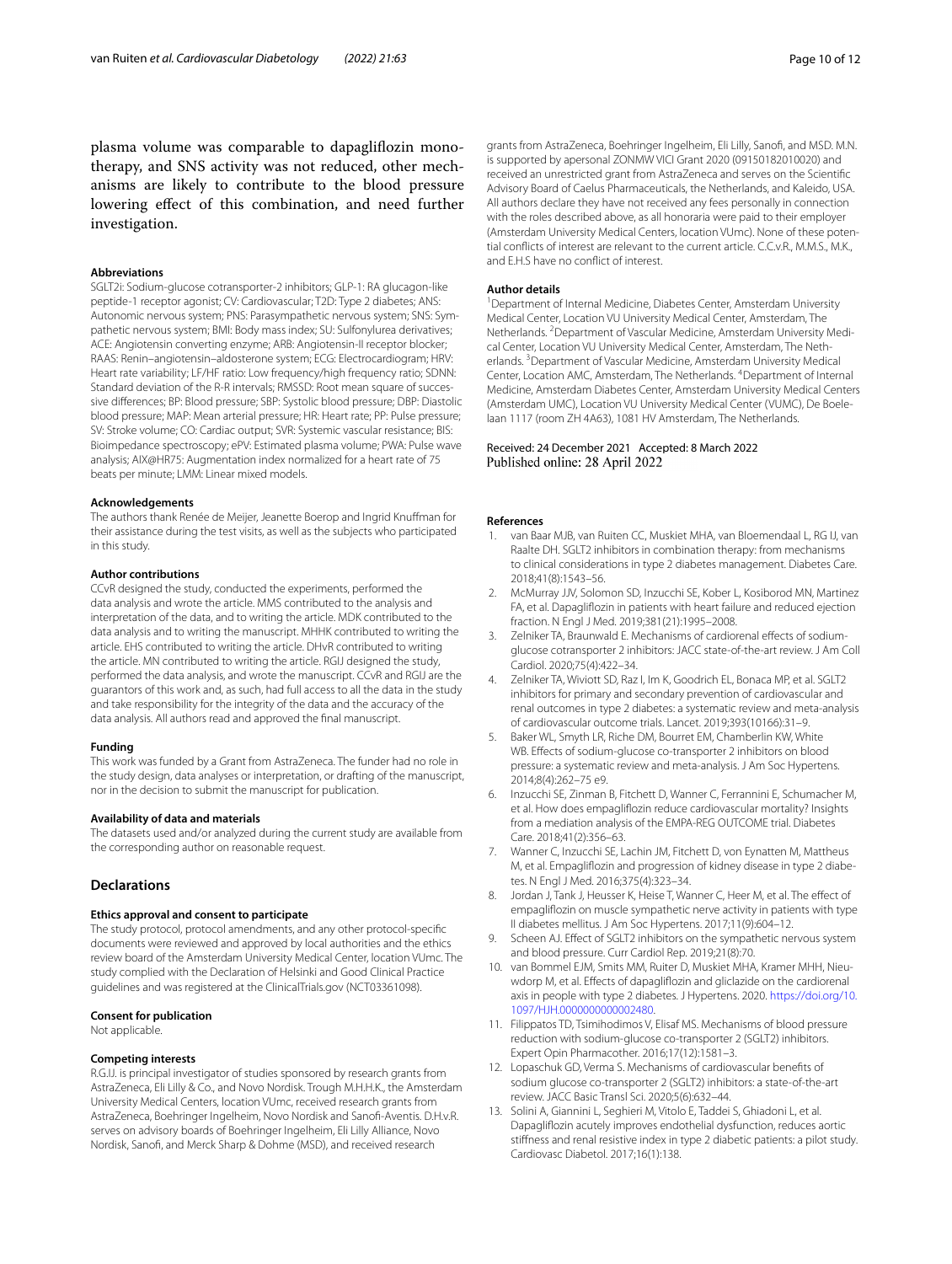- <span id="page-10-0"></span>14. Holman RR, Bethel MA, Mentz RJ, Thompson VP, Lokhnygina Y, Buse JB, et al. Efects of once-weekly exenatide on cardiovascular outcomes in type 2 diabetes. N Engl J Med. 2017;377(13):1228–39.
- 15. Marso SP, Bain SC, Consoli A, Eliaschewitz FG, Jodar E, Leiter LA, et al. Semaglutide and cardiovascular outcomes in patients with type 2 diabetes. N Engl J Med. 2016;375(19):1834–44.
- 16. Pfefer MA, Claggett B, Diaz R, Dickstein K, Gerstein HC, Kober LV, et al. Lixisenatide in patients with type 2 diabetes and acute coronary syndrome. N Engl J Med. 2015;373(23):2247–57.
- 17. Marso SP, Daniels GH, Brown-Frandsen K, Kristensen P, Mann JF, Nauck MA, et al. Liraglutide and cardiovascular outcomes in type 2 diabetes. N Engl J Med. 2016;375(4):311–22.
- <span id="page-10-1"></span>18. Zelniker TA, Wiviott SD, Raz I, Im K, Goodrich EL, Furtado RHM, et al. Comparison of the efects of glucagon-like peptide receptor agonists and sodium-glucose cotransporter 2 inhibitors for prevention of major adverse cardiovascular and renal outcomes in type 2 diabetes mellitus. Circulation. 2019;139(17):2022–31.
- <span id="page-10-2"></span>19. Sun F, Chai S, Li L, Yu K, Yang Z, Wu S, et al. Efects of glucagon-like peptide-1 receptor agonists on weight loss in patients with type 2 diabetes: a systematic review and network meta-analysis. J Diabetes Res. 2015;2015:157201.
- <span id="page-10-29"></span>20. Sun F, Wu S, Guo S, Yu K, Yang Z, Li L, et al. Impact of GLP-1 receptor agonists on blood pressure, heart rate and hypertension among patients with type 2 diabetes: a systematic review and network meta-analysis. Diabetes Res Clin Pract. 2015;110(1):26–37.
- <span id="page-10-3"></span>21. Wilding JPH, Batterham RL, Calanna S, Davies M, Van Gaal LF, Lingvay I, et al. Once-weekly semaglutide in adults with overweight or obesity. N Engl J Med. 2021. [https://doi.org/10.1056/NEJMoa2032183.](https://doi.org/10.1056/NEJMoa2032183)
- <span id="page-10-4"></span>22. Muskiet MHA, Tonneijck L, Smits MM, van Baar MJB, Kramer MHH, Hoorn EJ, et al. GLP-1 and the kidney: from physiology to pharmacology and outcomes in diabetes. Nat Rev Nephrol. 2017;13(10):605–28.
- <span id="page-10-5"></span>23. Jabbour SA, Frias JP, Ahmed A, Hardy E, Choi J, Sjostrom CD, et al. Efficacy and Safety over 2 years of exenatide plus dapagliflozin in the DURATION-8 study: a multicenter, double-blind, phase 3, randomized controlled trial. Diabetes Care. 2020. <https://doi.org/10.2337/dc19-1350>.
- <span id="page-10-7"></span>24. Zinman B, Bhosekar V, Busch R, Holst I, Ludvik B, Thielke D, et al. Semaglutide once weekly as add-on to SGLT-2 inhibitor therapy in type 2 diabetes (SUSTAIN 9): a randomised, placebo-controlled trial. Lancet Diabetes Endocrinol. 2019;7(5):356–67.
- <span id="page-10-6"></span>25. Frias JP, Guja C, Hardy E, Ahmed A, Dong F, Ohman P, et al. Exenatide once weekly plus dapaglifozin once daily versus exenatide or dapaglifozin alone in patients with type 2 diabetes inadequately controlled with metformin monotherapy (DURATION-8): a 28 week, multicentre, doubleblind, phase 3, randomised controlled trial. Lancet Diabetes Endocrinol. 2016;4(12):1004–16.
- <span id="page-10-8"></span>26. Ludvik B, Frias JP, Tinahones FJ, Wainstein J, Jiang H, Robertson KE, et al. Dulaglutide as add-on therapy to SGLT2 inhibitors in patients with inadequately controlled type 2 diabetes (AWARD-10): a 24-week, randomised, double-blind, placebo-controlled trial. Lancet Diabetes Endocrinol. 2018;6(5):370–81.
- <span id="page-10-9"></span>27. van Ruiten CC, van der Aart-van der Beek AB, IJzerman RG, Nieuwdorp M, Hoogenberg K, van Raalte DH, et al. Efect of exenatide twice daily and dapaglifozin, alone and in combination, on markers of kidney function in obese patients with type 2 diabetes: a prespecifed secondary analysis of a randomized controlled clinical trial. Diabetes Obes Metab. 2021. [https://](https://doi.org/10.1111/dom.14410) [doi.org/10.1111/dom.14410](https://doi.org/10.1111/dom.14410).
- <span id="page-10-10"></span>28. Shaffer F, Ginsberg JP. An overview of heart rate variability metrics and norms. Front Public Health. 2017;5:258.
- <span id="page-10-11"></span>29. Shaffer F, Meehan ZM. A practical guide to resonance frequency assessment for heart rate variability biofeedback. Front Neurosci. 2020;14:570400.
- <span id="page-10-12"></span>30. Dekkers CCJ, Sjostrom CD, Greasley PJ, Cain V, Boulton DW, Heerspink HJL. Efects of the sodium-glucose co-transporter-2 inhibitor dapaglifozin on estimated plasma volume in patients with type 2 diabetes. Diabetes Obes Metab. 2019;21(12):2667–73.
- 31. Jensen J, Omar M, Kistorp C, Tuxen C, Gustafsson I, Kober L, et al. Efects of empaglifozin on estimated extracellular volume, estimated plasma volume, and measured glomerular fltration rate in patients with heart failure (empire HF renal): a prespecifed substudy of a double-blind, randomised, placebo-controlled trial. Lancet Diabetes Endocrinol. 2021;9(2):106–16.
- <span id="page-10-13"></span>32. Tanaka A, Shimabukuro M, Teragawa H, Okada Y, Takamura T, Taguchi I, et al. Reduction of estimated fuid volumes following initiation of empaglifozin in patients with type 2 diabetes and cardiovascular disease: a secondary analysis of the placebo-controlled, randomized EMBLEM trial. Cardiovasc Diabetol. 2021;20(1):105.
- <span id="page-10-14"></span>33. Chen CH, Nevo E, Fetics B, Pak PH, Yin FC, Maughan WL, et al. Estimation of central aortic pressure waveform by mathematical transformation of radial tonometry pressure. Validation of generalized transfer function. Circulation. 1997;95(7):1827–36.
- <span id="page-10-15"></span>34. Pauca AL, O'Rourke MF, Kon ND. Prospective evaluation of a method for estimating ascending aortic pressure from the radial artery pressure waveform. Hypertension. 2001;38(4):932–7.
- <span id="page-10-16"></span>35. Vasilakou D, Karagiannis T, Athanasiadou E, Mainou M, Liakos A, Bekiari E, et al. Sodium-glucose cotransporter 2 inhibitors for type 2 diabetes: a systematic review and meta-analysis. Ann Intern Med. 2013;159(4):262–74.
- <span id="page-10-17"></span>36. Georgianos PI, Agarwal R. Ambulatory blood pressure reduction with SGLT-2 inhibitors: dose-response meta-analysis and comparative evaluation with low-dose hydrochlorothiazide. Diabetes Care. 2019;42(4):693–700.
- <span id="page-10-18"></span>37. Tanaka H, Takano K, Iijima H, Kubo H, Maruyama N, Hashimoto T, et al. Factors afecting canaglifozin-induced transient urine volume increase in patients with type 2 diabetes mellitus. Adv Ther. 2017;34(2):436–51.
- <span id="page-10-19"></span>38. Cherney DZI, Cooper ME, Tikkanen I, Pfarr E, Johansen OE, Woerle HJ, et al. Pooled analysis of Phase III trials indicate contrasting infuences of renal function on blood pressure, body weight, and HbA1c reductions with empaglifozin. Kidney Int. 2018;93(1):231–44.
- <span id="page-10-20"></span>39. Ferrannini E, Baldi S, Frascerra S, Astiarraga B, Barsotti E, Clerico A, et al. Renal handling of ketones in response to sodium-glucose cotransporter 2 inhibition in patients with type 2 diabetes. Diabetes Care. 2017;40(6):771–6.
- <span id="page-10-21"></span>40. Scholtes RA, Muskiet MHA, van Baar MJB, Hesp AC, Greasley PJ, Karlsson C, et al. Natriuretic effect of two weeks of dapagliflozin treatment in patients with type 2 diabetes and preserved kidney function during standardized sodium intake: results of the DAPASALT trial. Diabetes Care. 2021;44(2):440–7.
- <span id="page-10-22"></span>41. Wan N, Rahman A, Hitomi H, Nishiyama A. The effects of sodium-glucose cotransporter 2 inhibitors on sympathetic nervous activity. Front Endocrinol. 2018;9:421.
- <span id="page-10-23"></span>42. Conde SV, Sacramento JF, Guarino MP, Gonzalez C, Obeso A, Diogo LN, et al. Carotid body, insulin, and metabolic diseases: unraveling the links. Front Physiol. 2014;5:418.
- <span id="page-10-24"></span>43. Yamada T, Oka Y, Katagiri H. Inter-organ metabolic communication involved in energy homeostasis: potential therapeutic targets for obesity and metabolic syndrome. Pharmacol Ther. 2008;117(1):188–98.
- <span id="page-10-25"></span>44. Bonora BM, Avogaro A, Fadini GP. Extraglycemic effects of SGLT2 inhibitors: a review of the evidence. Diabetes Metab Syndr Obes. 2020;13:161–74.
- 45. Chilton R, Tikkanen I, Cannon CP, Crowe S, Woerle HJ, Broedl UC, et al. Efects of empaglifozin on blood pressure and markers of arterial stifness and vascular resistance in patients with type 2 diabetes. Diabetes Obes Metab. 2015;17(12):1180–93.
- <span id="page-10-26"></span>46. Ramirez AJ, Sanchez MJ, Sanchez RA. Diabetic patients with essential hypertension treated with amlodipine: blood pressure and arterial stiffness effects of canagliflozin or perindopril. J Hypertens. 2019;37(3):636–42.
- <span id="page-10-27"></span>47. McEniery CM, Yasmin, Hall IR, Qasem A, Wilkinson IB, Cockcroft JR, et al. Normal vascular aging: diferential efects on wave refection and aortic pulse wave velocity: the Anglo-Cardif Collaborative Trial (ACCT). J Am Coll Cardiol. 2005;46(9):1753–60.
- <span id="page-10-28"></span>48. Tsapas A, Karagiannis T, Kakotrichi P, Avgerinos I, Mantsiou C, Tousinas G, et al. Comparative efficacy of glucose-lowering medications on body weight and blood pressure in patients with type 2 diabetes: a systematic review and network meta-analysis. Diabetes Obes Metab. 2021;23(9):2116–24.
- <span id="page-10-30"></span>49. Abd El Aziz MS, Kahle M, Meier JJ, Nauck MA. A meta-analysis comparing clinical efects of short- or long-acting GLP-1 receptor agonists versus insulin treatment from head-to-head studies in type 2 diabetic patients. Diabetes Obes Metab. 2017;19(2):216–27.
- <span id="page-10-31"></span>50. Drucker DJ, Buse JB, Taylor K, Kendall DM, Trautmann M, Zhuang D, et al. Exenatide once weekly versus twice daily for the treatment of